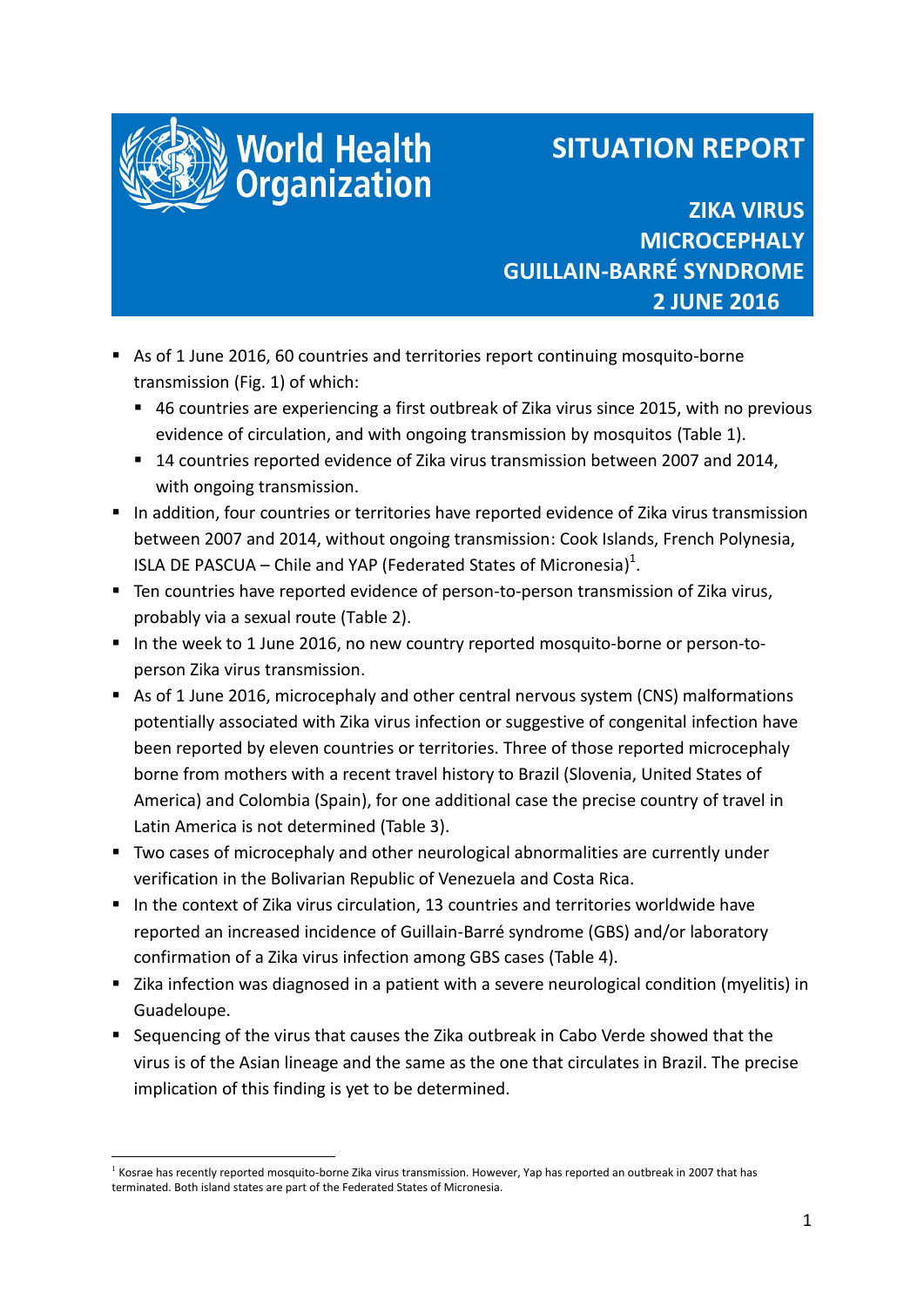- Based on research to date, there is scientific consensus that Zika virus is a cause of microcephaly and GBS.
- The global Strategic Response Framework launched by the World Health Organization (WHO) in February 2016 encompasses surveillance, response activities and research. An interim report<sup>2</sup> has been published on some of the key activities being undertaken jointly by WHO and international, regional and national partners in response to this public health emergency. A revised strategy for the period July 2016 to December 2017 is currently being developed with partners and will be published in mid-June.
- WHO has developed new advice and information on diverse topics in the context of Zika virus.<sup>3</sup> WHO's latest information materials, news and resources to support corporate and programmatic risk communication, and community engagement are available online.<sup>4</sup>

#### **Risk assessment**

Overall, the global risk assessment has not changed, though the implication of the presence of the Asian lineage in Cabo Verde is yet unknown. Zika virus continues to spread geographically to areas where competent vectors are present. Although a decline in cases of Zika infection has been reported in some countries, or in some parts of countries, vigilance needs to remain high. At this stage, based on the evidence available, WHO does not see an overall decline in the outbreak.





<sup>2</sup>[http://apps.who.int/iris/bitstream/10665/207474/1/WHO\\_ZIKV\\_SRF\\_16.2\\_eng.pdf?ua=1](http://apps.who.int/iris/bitstream/10665/207474/1/WHO_ZIKV_SRF_16.2_eng.pdf?ua=1)

3 <http://www.who.int/csr/resources/publications/zika/en/>

**.** 

<sup>4</sup> [http://www.who.int/emergencies/zika](http://www.who.int/emergencies/zika-virus/en/)-virus/en/ ; [http://www.who.int/risk](http://www.who.int/risk-communication/zika-virus/en/)-communication/zika-virus/en/

<sup>5</sup> <http://www.who.int/about/regions/en/>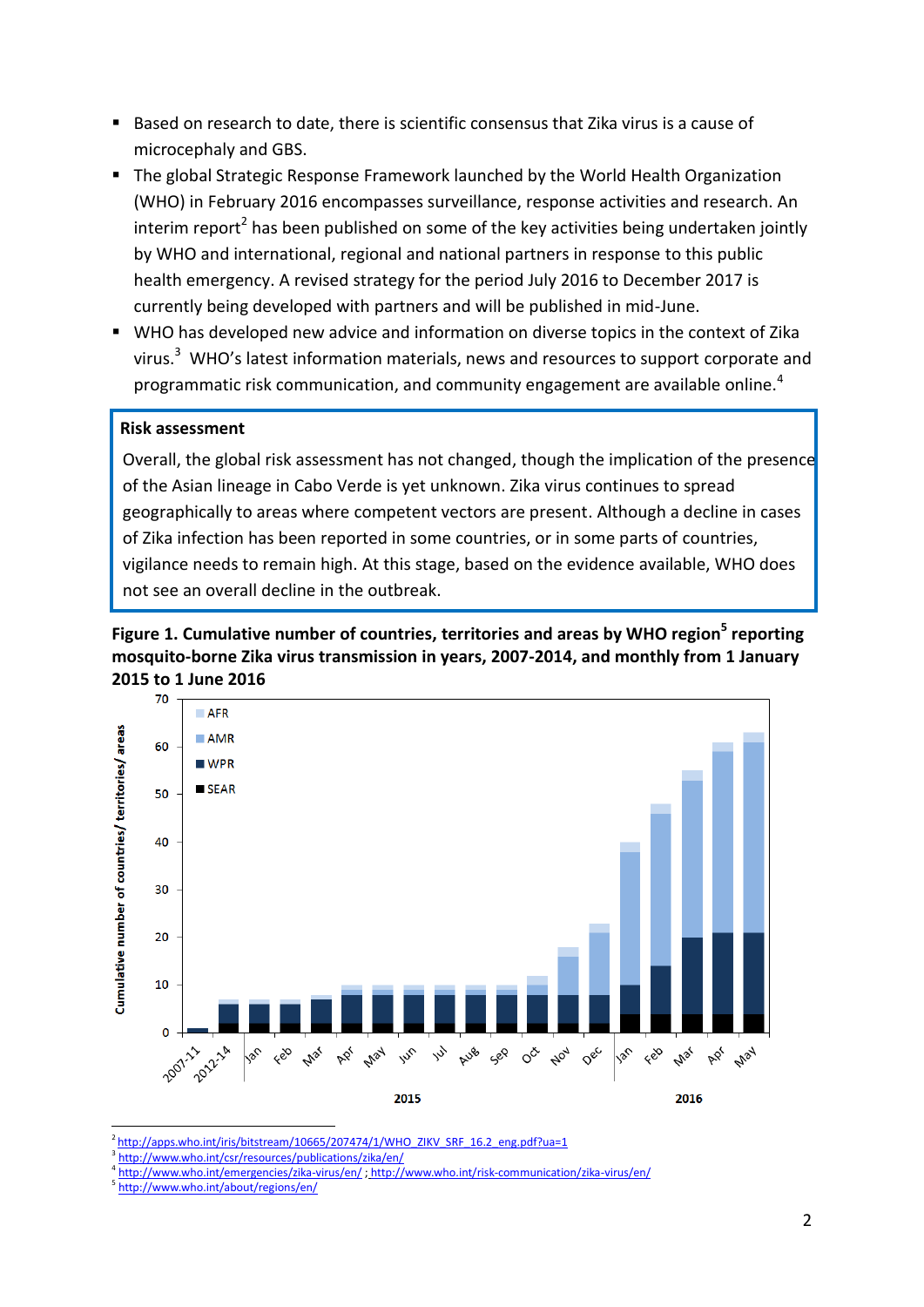| <b>Classification</b>                                                                                                                                                                                                                         | <b>WHO Regional</b><br><b>Office</b> | <b>Country / territory / area</b>                                                                                                                                                                                                                                                                                                                                                                                                                                                                                                                                                                       | <b>Total</b> |
|-----------------------------------------------------------------------------------------------------------------------------------------------------------------------------------------------------------------------------------------------|--------------------------------------|---------------------------------------------------------------------------------------------------------------------------------------------------------------------------------------------------------------------------------------------------------------------------------------------------------------------------------------------------------------------------------------------------------------------------------------------------------------------------------------------------------------------------------------------------------------------------------------------------------|--------------|
|                                                                                                                                                                                                                                               | <b>AFRO</b>                          | Cabo Verde                                                                                                                                                                                                                                                                                                                                                                                                                                                                                                                                                                                              | $\mathbf{1}$ |
| Category 1. Countries and<br>territories experiencing a first<br>outbreak of Zika virus since<br>2015, with no previous<br>evidence of circulation, and<br>with ongoing transmission by<br>mosquitos.                                         | <b>AMRO/PAHO</b>                     | Argentina <sup>9</sup> , Aruba, Barbados, Belize, Brazil, Bolivia<br>(Plurinational State of), BONAIRE - Netherlands,<br>Colombia, Costa Rica, Cuba, Curaçao, Dominica,<br>Dominican Republic, Ecuador, El Salvador, French<br>Guiana, Grenada, Guadeloupe, Guatemala, Guyana,<br>Haiti, Honduras, Jamaica, Martinique, Mexico,<br>Nicaragua, Panama, Paraguay, Peru <sup>§</sup> , Puerto Rico,<br>Saint Barthelemy, Saint Lucia, Saint Martin, Saint<br>Vincent and the Grenadines, Sint Maarten, Suriname,<br>Trinidad & Tobago, United States Virgin Islands,<br>Venezuela (Bolivarian Republic of) | 39           |
|                                                                                                                                                                                                                                               | <b>SEARO</b>                         | Maldives                                                                                                                                                                                                                                                                                                                                                                                                                                                                                                                                                                                                | 1            |
|                                                                                                                                                                                                                                               | <b>WPRO</b>                          | American Samoa, Fiji, Marshall Islands, Samoa, Tonga                                                                                                                                                                                                                                                                                                                                                                                                                                                                                                                                                    | 5            |
| <b>Subtotal</b>                                                                                                                                                                                                                               |                                      |                                                                                                                                                                                                                                                                                                                                                                                                                                                                                                                                                                                                         | 46           |
| Category 2. Countries and<br>territories where there is<br>evidence of Zika virus<br>transmission from 2007 to<br>2014, with or without ongoing WPRO<br>transmission; or countries<br>where an outbreak since 2007<br>is reported to be over. | <b>AFRO</b>                          | Gabon                                                                                                                                                                                                                                                                                                                                                                                                                                                                                                                                                                                                   | 1            |
|                                                                                                                                                                                                                                               | <b>SEARO</b>                         | Bangladesh, Indonesia, Thailand                                                                                                                                                                                                                                                                                                                                                                                                                                                                                                                                                                         | 3            |
|                                                                                                                                                                                                                                               |                                      | Cambodia, Cook Islands, French Polynesia, Lao<br>People's Democratic Republic, Malaysia, Micronesia<br>(Federated States of)*, New Caledonia, Papua New<br>Guinea, Philippines, Solomon Islands, Vanuatu, Viet<br>Nam                                                                                                                                                                                                                                                                                                                                                                                   | 12           |
|                                                                                                                                                                                                                                               | PAHO                                 | ISLA DE PASCUA – Chile <sup>§</sup>                                                                                                                                                                                                                                                                                                                                                                                                                                                                                                                                                                     | 1            |
| <b>Subtotal</b>                                                                                                                                                                                                                               |                                      |                                                                                                                                                                                                                                                                                                                                                                                                                                                                                                                                                                                                         | 17           |
| <b>Total</b>                                                                                                                                                                                                                                  |                                      |                                                                                                                                                                                                                                                                                                                                                                                                                                                                                                                                                                                                         | 63           |

#### **Table 1. Countries and territories reporting mosquito-borne Zika virus transmission**

*Categories are defined as follows:* 

- *Category 1. Countries experiencing a first outbreak of Zika virus, with no previous evidence of circulation, and with ongoing transmission by mosquitos: countries where Zika virus has recently been introduced, with no evidence of circulation in the past and where there is ongoing transmission. These countries present a high risk of Guillain-Barré syndrome, microcephaly and other neurological disorders associated with Zika virus.*
- *Category 2. Countries where there is evidence of Zika virus transmission prior to 2015, with or without ongoing transmission or countries where the outbreak is reported to be over: this group includes countries that are not experiencing a first outbreak and where transmission has occurred at low levels in the past, and where transmission may or may not be ongoing or countries that have reported an outbreak since 2007 that is now over. This table lists countries that have experienced outbreaks after 2007, all countries with evidence of infection prior to 2007 are listed i[n http://www.who.int/bulletin/online\\_first/16-171082.pdf.](http://www.who.int/bulletin/online_first/16-171082.pdf)*

\*One island state (Yap) reported an outbreak in 2007

 ${}^{§}$ These countries have also reported Zika virus disease through sexual transmission

#### **Table 2. Countries reporting non vector-borne Zika virus transmission**

| <b>Classification</b>                                          |                  | WHO Regional Office Country / territory / area               | Total |
|----------------------------------------------------------------|------------------|--------------------------------------------------------------|-------|
| Countries with evidence of<br>person-to-person transmission of | <b>AMRO/PAHO</b> | Argentina, Canada, Chile, Peru, United States<br>lof America |       |
| Zika virus, other than mosquito-                               | <b>EURO</b>      | France, Germany, Italy, Portugal                             |       |
| borne transmission                                             | <b>WPRO</b>      | New Zealand                                                  |       |
| <b>Total</b>                                                   |                  |                                                              | 10    |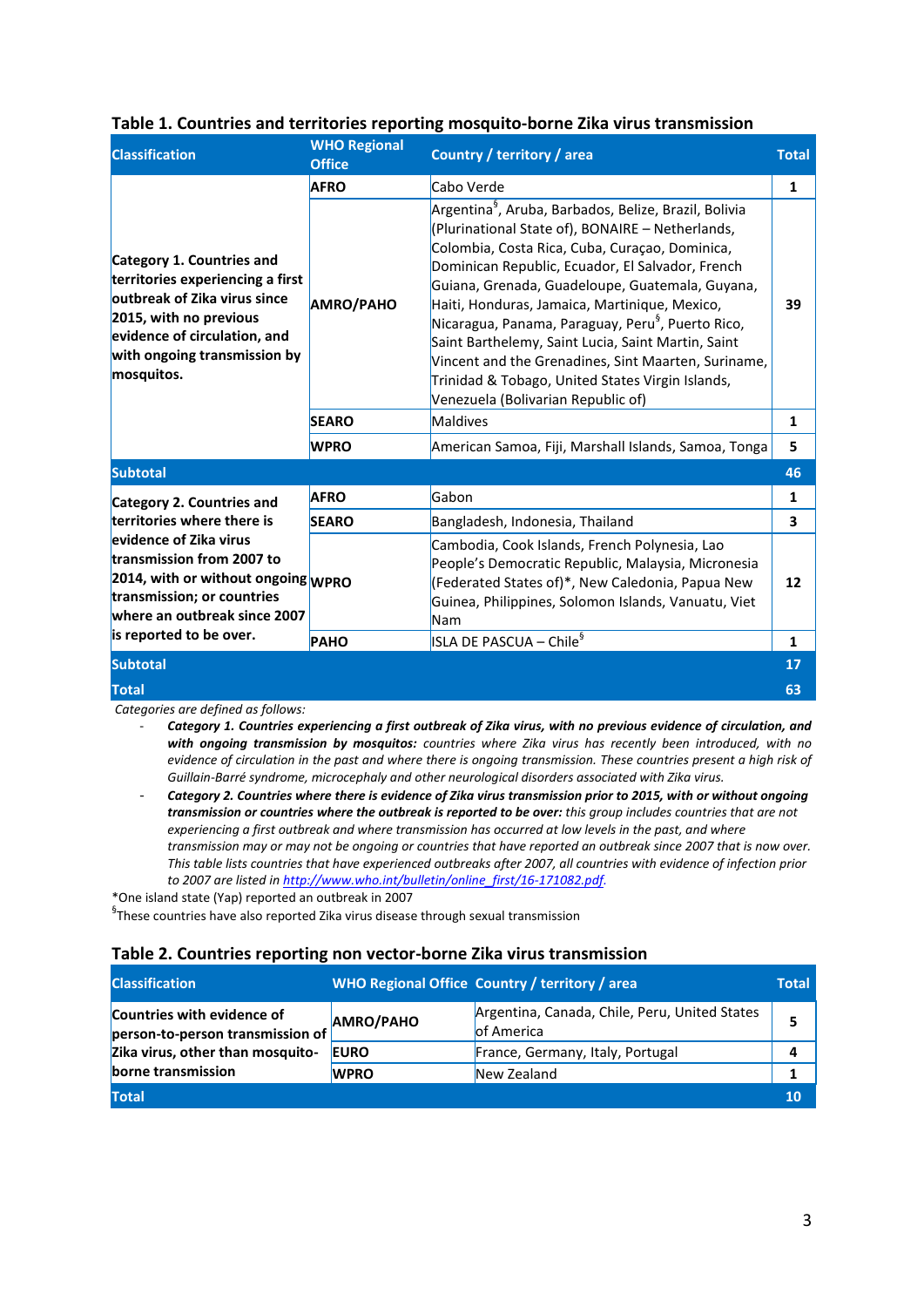

### **Figure 2. Global spread of Zika virus, 2013-2016**

*ISLA DE PASCUA –Chile is not displayed in the map given the uncertainty in the start date. Circulation of Zika virus in Thailand, Cambodia and Lao People's Democratic Republic started before 2013. Countries where sexual transmission occurred are not represented in this map. Available information does not permit measurement of the risk of infection in any country; the variation in transmission intensity among countries is therefore NOT represented on this map. Zika virus is not necessarily present throughout the countries/territories shaded in this map*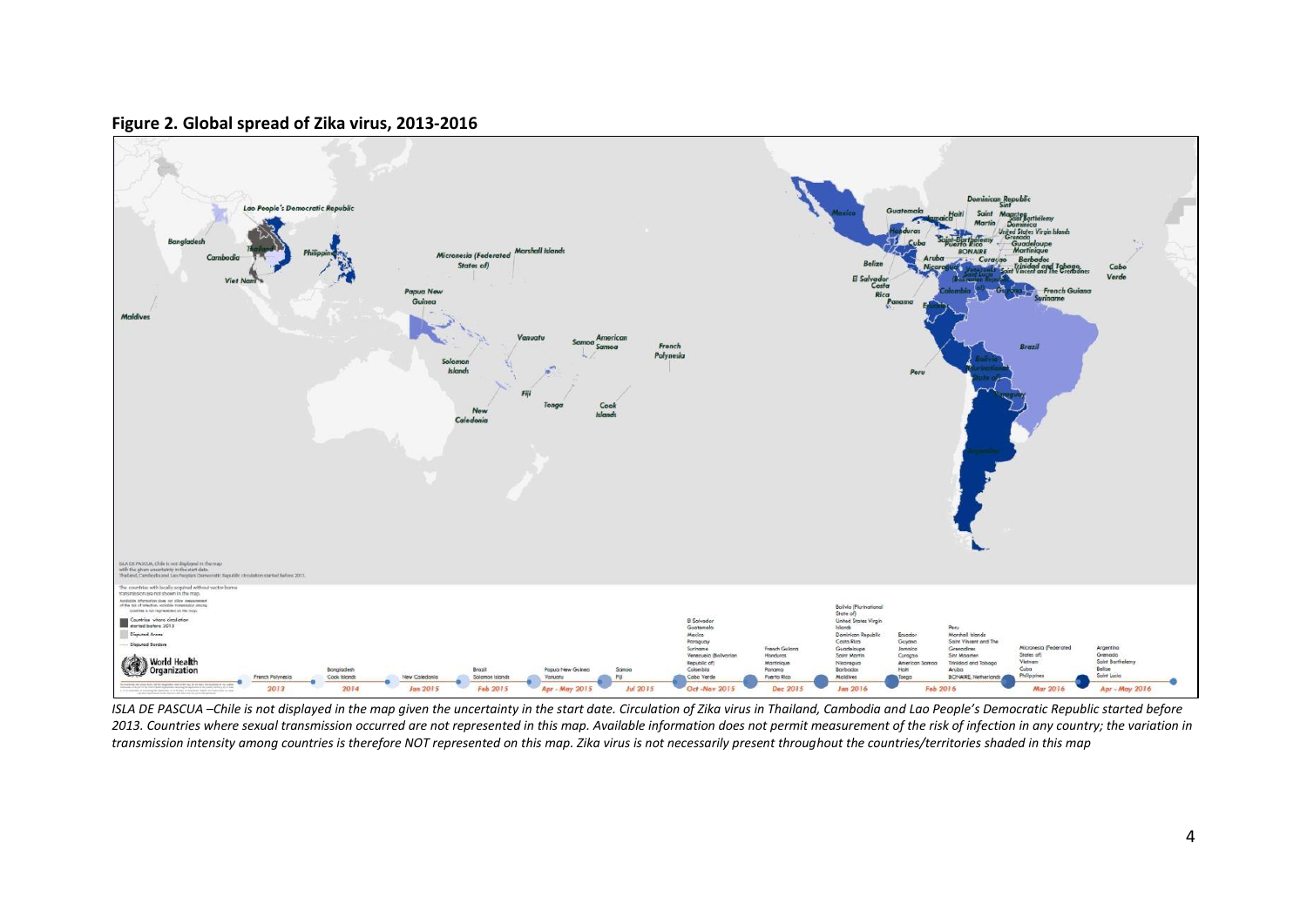| Table 3. Countries, territories and areas reporting microcephaly and /or CNS malformation |
|-------------------------------------------------------------------------------------------|
| cases potentially associated with Zika virus infection                                    |

| <b>Reporting country or territory</b>    | <b>Number of microcephaly and /or CNS</b><br>malformation cases suggestive of<br>congenital infections or potentially<br>associated with a Zika virus infection | <b>Probable location of</b><br>infection              |
|------------------------------------------|-----------------------------------------------------------------------------------------------------------------------------------------------------------------|-------------------------------------------------------|
| <b>Brazil</b>                            | 1489 <sup>6</sup>                                                                                                                                               | <b>Brazil</b>                                         |
| Cabo Verde                               | 3                                                                                                                                                               | Cabo Verde                                            |
| Colombia                                 | 7                                                                                                                                                               | Colombia                                              |
| French Polynesia                         | 8                                                                                                                                                               | French Polynesia                                      |
| <b>Marshall Islands</b>                  | $\mathbf{1}$                                                                                                                                                    | <b>Marshall Islands</b>                               |
| Martinique                               | $3^7$                                                                                                                                                           | Martinique                                            |
| Panama                                   | 4                                                                                                                                                               | Panama                                                |
| Puerto Rico                              | 1                                                                                                                                                               | Puerto Rico                                           |
| Slovenia <sup>8</sup>                    | 1                                                                                                                                                               | Brazil                                                |
| Spain                                    | 1                                                                                                                                                               | Colombia                                              |
| United States of America <sup>9,10</sup> | 2                                                                                                                                                               | Brazil; Mexico, Belize or<br>Guatemala (undetermined) |

## **Table 4. Countries, territories or areas reporting Guillain-Barré syndrome (GBS) potentially associated with Zika virus infection**

| <b>Classification</b>                                                                                          | Country / territory / area                   |
|----------------------------------------------------------------------------------------------------------------|----------------------------------------------|
|                                                                                                                | Brazil, Colombia, Dominican Republic, El     |
| Reported increase in incidence of GBS cases, with at<br>least one GBS case with confirmed Zika virus infection | Salvador*, French Polynesia, Honduras,       |
|                                                                                                                | Suriname, Venezuela (Bolivarian Republic of) |
| No increase in GBS incidence reported, but at least one                                                        | French Guiana, Haiti, Martinique, Panama,    |
| <b>GBS case with confirmed Zika virus infection</b>                                                            | Puerto Rico                                  |
| .                                                                                                              |                                              |

\*GBS cases with previous history of Zika virus infection were reported by the International Health Regulations (2005) National Focal Point in United States of America.

 6 http://combateaedes.saude.gov.br/images/sala-de-situacao/informe\_microcefalia\_epidemiologico27.pdf

<sup>&</sup>lt;sup>7</sup>http://www.invs.sante.fr/fr/content/download/126367/449071/version/114/file/pe\_zika\_antilles\_guyane\_260516.pdf 8 <http://www.nejm.org/doi/pdf/10.1056/NEJMoa1600651>

<sup>9</sup> [http://governor.hawaii.gov/newsroom/doh](http://governor.hawaii.gov/newsroom/doh-news-release-hawaii-department-of-health-receives-confirmation-of-zika-infection-in-baby-born-with-microcephaly/)-news-release-hawaii-department-of-health-receives-confirmation-of-zika-infection-in-babyborn-with-[microcephaly/](http://governor.hawaii.gov/newsroom/doh-news-release-hawaii-department-of-health-receives-confirmation-of-zika-infection-in-baby-born-with-microcephaly/)

<sup>&</sup>lt;sup>10</sup> <http://www.nejm.org/doi/full/10.1056/NEJMoa1601824>